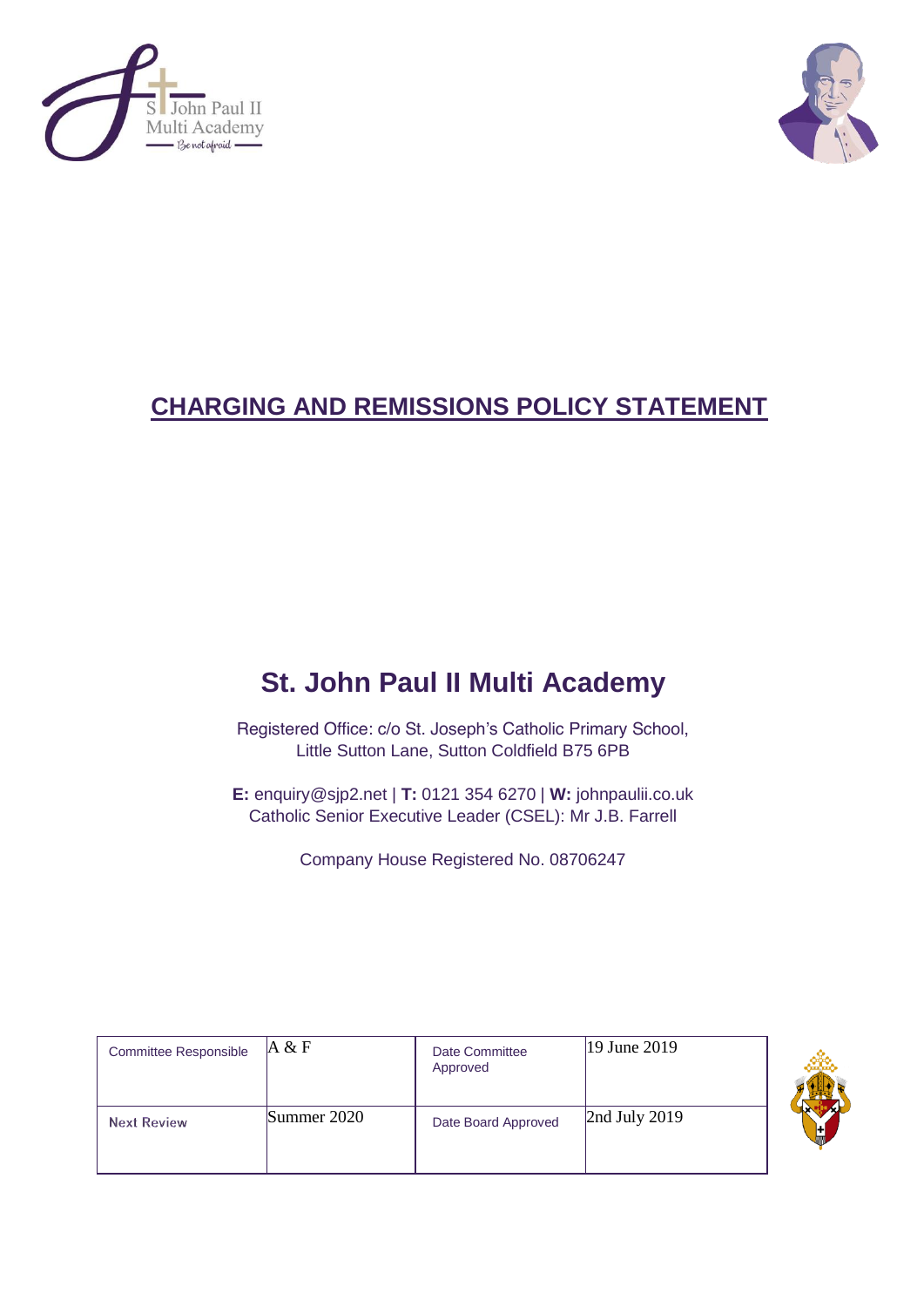

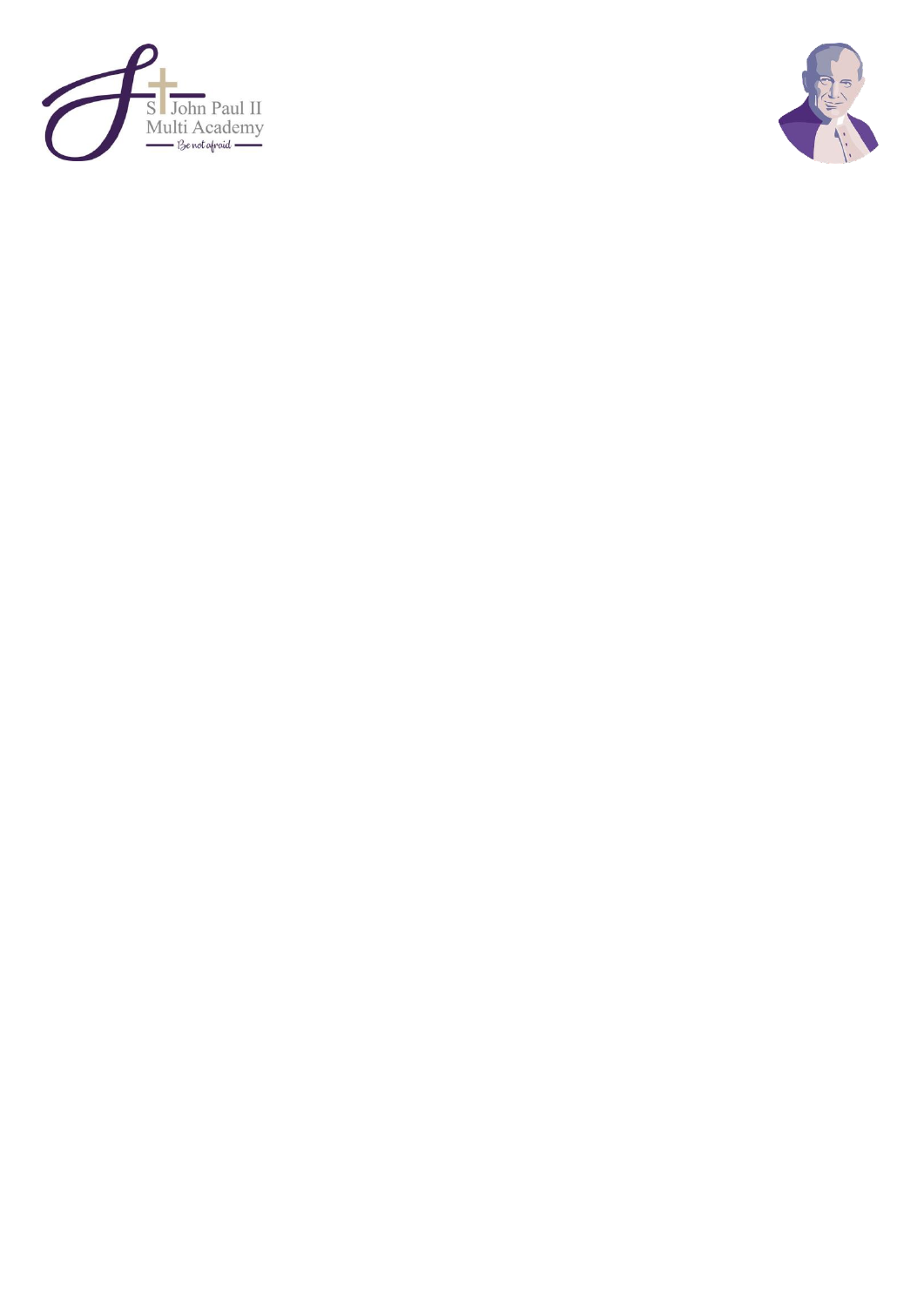



# **CONTENTS**

- 1. Page 1 Rationale
- 2. Page 2 Activities
- 3.Page 3 Damage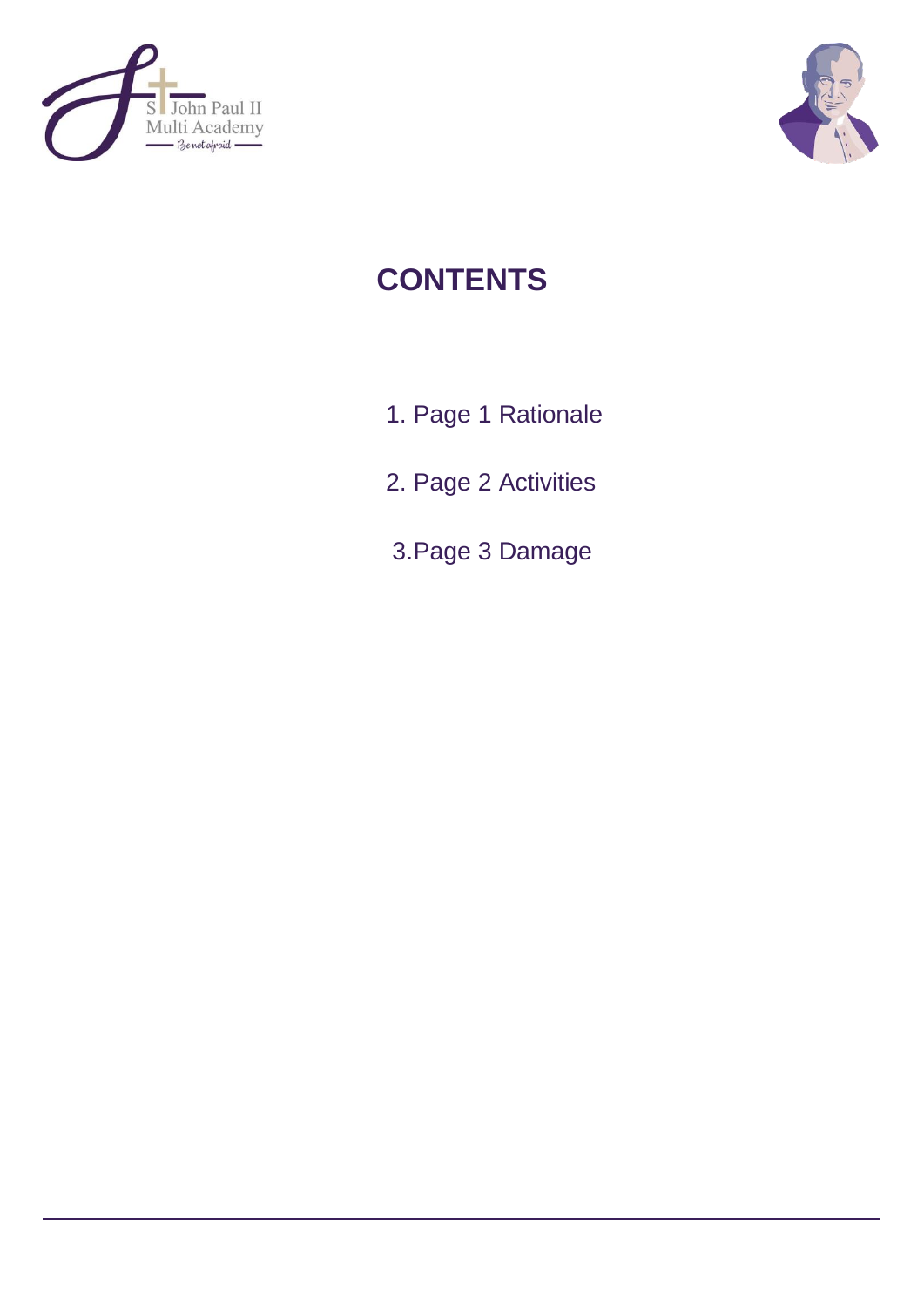



# **Rationale**

The Board of Directors of St John Paul II Multi-Academy recognises the valuable contribution that the wide range of additional activities, including; trips, music tuition, visiting theatre companies, clubs and residential experiences can make towards pupils' education.

The Board of Directors aims to promote and provide such activities both as part of a broad and balanced curriculum for the pupils of the school and as additional optional activities.

# **Context**

Law states that all education deemed to be part of the curriculum provided during school hours must be free. This definition includes materials, equipment and transport provided in school hours by the Multi-Academy. No pupil may be left out of an activity because their parents cannot or will not make a contribution of any kind.

## **Aims**

- To make school activities accessible to pupils regardless of family income.
- To provide a process which allows activities to take place at a minimum cost to parents, pupils and the school and;
- Which acknowledges the cost of such activities to the school's budget.

# **Charges**

The Board of Directors reserves the right to make a charge in the following circumstances for activities organised by the school

#### **Pupil Premium and charges**

For all activities deemed to be part of the school curriculum, parents have the right to claim free activities if they are in receipt of the following state benefits:

- Income Support
- Income based Job Seekers Allowance
- Support under section VI of the Immigration and Asylum Act 1996
- Working tax credit and an annual income that does not exceed the published Inland Revenue threshold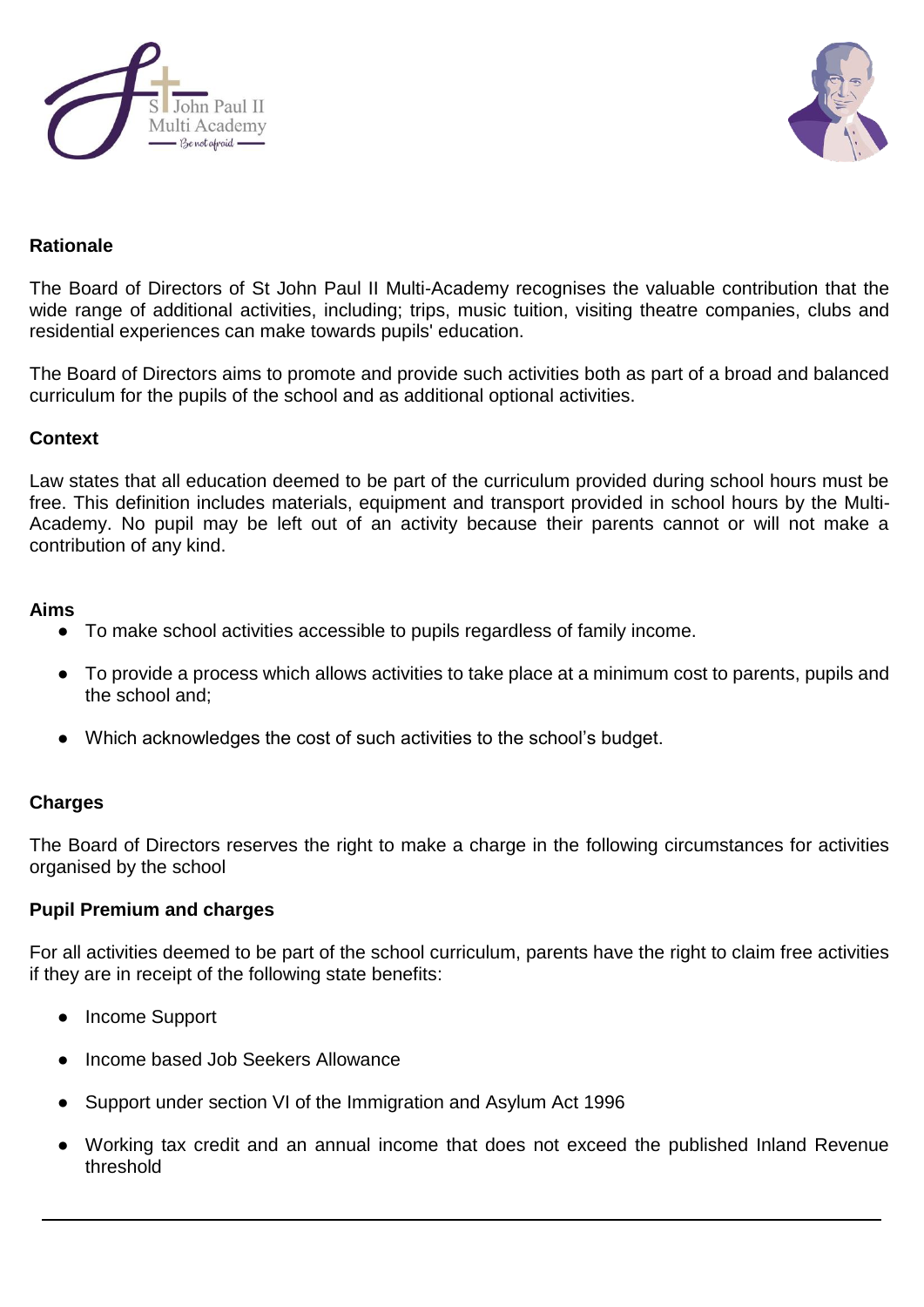In accordance with the agreed Pupil Premium Plan agreed by schools in the academy, children entitled to the Pupil Premium grant may also be granted a contribution to some or all of the costs of activities deemed to be not part of the school curriculum.

# **Residential Activities Taking Place Largely During School Hours**

The full cost to each pupil of board and lodging will be requested.

# **Activities not part of the school curriculum**

The full cost to each pupil of all approved activities deemed to be optional extras that are not a necessary part of the national curriculum.

Possible activities or visitors during the school day that are not essential but are deemed to enhance learning in any way may be pursued and a request for voluntary contributions will be made to parents. Any shortfall will be made up from school budget if available or school fund it a there is a shortfall.

## **Individual Instrumental Tuition**

The full cost to the pupil for providing any instrumental tuition if the cost is not an essential part of the national curriculum or examination syllabus and the full cost will be passed to parents/carers. Charges for individual and group tuition will be published to parents before the start of each school year.

## **Remissions**

There will be no obligation for any parent to make a voluntary contribution towards the cost of school activities and to the School Fund. Pupils will not be treated differently whether or not their parents have made a contribution. The school will have the right to withdraw from proposed activities if insufficient funding is available to enable the activity to take place.

The Board of Directors may wish to remit in full or in part the cost of other activities for particular groups of parents, for example, in the case of family hardship. When arranging a chargeable activity such parents are invited in confidence for the remission of charges in full or in part. The Principal will meet with parents and decide whether to give authorisation for such remission.

#### **Voluntary Contributions**

Voluntary contributions may be requested from parents to cover the cost of the following activities: School trips (e.g. transport costs, admission fees, insurance cover), visitors to school (e.g. theatre companies)